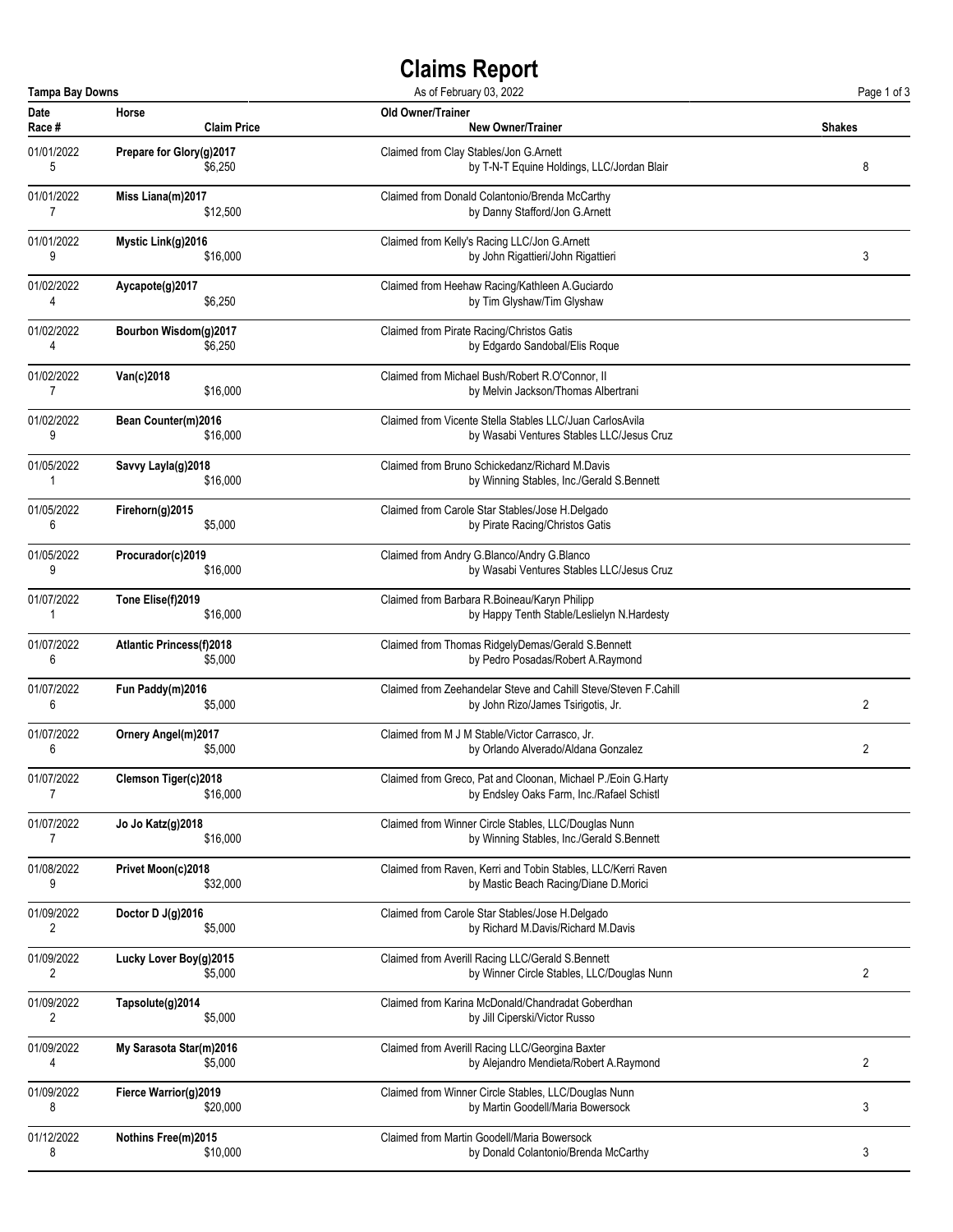## **Claims Report**

| <b>Tampa Bay Downs</b><br>As of February 03, 2022 |                        |                                                                               | Page 2 of 3 |
|---------------------------------------------------|------------------------|-------------------------------------------------------------------------------|-------------|
| Date                                              | Horse                  | <b>Old Owner/Trainer</b>                                                      | Shakes      |
| Race #                                            | <b>Claim Price</b>     | <b>New Owner/Trainer</b>                                                      |             |
| 01/14/2022                                        | Creekmore(g)2017       | Claimed from Winner Circle Stables, LLC/Douglas Nunn                          | 9           |
| 4                                                 | \$8,000                | by Michael Dini/Michael Dini                                                  |             |
| 01/14/2022                                        | Tony Small(g)2016      | Claimed from Juan Arriagada/Juan Arriagada                                    |             |
| 4                                                 | \$8,000                | by Mark D.Hoffman/Dennis Ward                                                 |             |
| 01/15/2022                                        | Acting Lucky(f)2018    | Claimed from Paula S.Capestro/Renaldo Richards                                |             |
| 2                                                 | \$8,000                | by Winner's Circle Stable/Douglas Nunn                                        |             |
| 01/15/2022                                        | Skillful(h)2017        | Claimed from Robert S.Evans/J. KentSweezey                                    |             |
| 3                                                 | \$8,000                | by M J M Stable/Victor Carrasco, Jr.                                          |             |
| 01/15/2022                                        | Spanish Soul(g)2018    | Claimed from Elaine M. Vinson/John GVinson                                    | 2           |
| 3                                                 | \$8,000                | by Winners Circle Racing Stable/Douglas Nunn                                  |             |
| 01/16/2022                                        | Philo(g)2014           | Claimed from Rohan Crichton/Rohan Crichton                                    | 2           |
| 1                                                 | \$5,000                | by Mastic Beach Racing/Diane D.Morici                                         |             |
| 01/16/2022                                        | Shinboro(g)2019        | Claimed from Benny R.Feliciano/Benny R.Feliciano                              |             |
| 4                                                 | \$25,000               | by Winner's Circle Stable/Douglas Nunn                                        |             |
| 01/16/2022                                        | Miss Lady L(f)2019     | Claimed from Westview Stable/Derek S.Ryan                                     |             |
| 5                                                 | \$16,000               | by Steven Gresham/Steven F.Cahill                                             |             |
| 01/16/2022                                        | Tripulante(g)2019      | Claimed from Team Equistaff, LLC/Gerald S.Bennett                             | 2           |
| 6                                                 | \$25,000               | by Anthony J.Granitz/Anthony J.Granitz                                        |             |
| 01/16/2022                                        | Peacelovenkarma(f)2018 | Claimed from Metanoia Racing and Peachy Dandy Racing Stables/Gerald S.Bennett |             |
| 9                                                 | \$16,000               | by Timothy D.Zwahlen/Victor Carrasco, Jr.                                     |             |
| 01/19/2022                                        | Candy Crushem(g)2016   | Claimed from Winner Circle Stables, LLC/Douglas Nunn                          | 5           |
| 1                                                 | \$6,250                | by Randall R.Russell/Randall R.Russell                                        |             |
| 01/19/2022                                        | Yak(g)2016             | Claimed from ABE Racing/Lynn Rarick                                           |             |
| 1                                                 | \$6,250                | by Juan Arriagada/Juan Arriagada                                              |             |
| 01/19/2022                                        | Crystal Orb(f)2018     | Claimed from Kingdom Racing/John P.Mc Allen                                   |             |
| 4                                                 | \$8,000                | by Carole Star Stables/Jose H.Delgado                                         |             |
| 01/19/2022                                        | R Tenderoni(f)2018     | Claimed from Averill Racing LLC and CCF Racing Stable, LLC/Gerald S.Bennett   | 2           |
| 4                                                 | \$8,000                | by Herman M.Braude/Richard P.Sillaman                                         |             |
| 01/19/2022                                        | Sweet Tina(f)2018      | Claimed from Winning Stables, Inc./Gerald S.Bennett                           |             |
| 5                                                 | \$16,000               | by Zeppes Stable LLC/Dennis Ward                                              |             |
| 01/19/2022                                        | Old Timer's Day(g)2016 | Claimed from Zeehandelar, Steve and Sutherland, Thomas/Steven F.Cahill        |             |
| 8                                                 | \$5,000                | by Wasabi Ventures Stables LLC/Jesus Cruz                                     |             |
| 01/19/2022                                        | Wonder Water(c)2019    | Claimed from Andre D. Simon/Renaldo Richards                                  |             |
| 9                                                 | \$16,000               | by LBR Racing Stable/Richard P.Sillaman                                       |             |
| 01/21/2022                                        | Berhanu(g)2018         | Claimed from Chuncho Bravo Stable & Farm LLC/Javier E.Morzan                  |             |
| 3                                                 | \$5,000                | by Alejandro Mendieta/Robert A.Raymond                                        |             |
| 01/21/2022                                        | Imperial Brew(g)2015   | Claimed from Bruno Schickedanz/Richard M.Davis                                | 4           |
| 3                                                 | \$5,000                | by Anthony J.Granitz/Anthony J.Granitz                                        |             |
| 01/21/2022                                        | Hype Man(g)2018        | Claimed from Carole A.Rio/David Fisher                                        | 2           |
| 9                                                 | \$16,000               | by Frank Weigel/Joseph W.Mazza                                                |             |
| 01/22/2022                                        | Murcielago(g)2018      | Claimed from Mike AllenDunslow/Michael W.Wright                               |             |
| 5                                                 | \$8,000                | by Kingdom Racing/John P.Mc Allen                                             |             |
| 01/22/2022                                        | Irish Valor(g)2015     | Claimed from M. AnthonyFerraro/M. AnthonyFerraro                              |             |
| 7                                                 | \$16,000               | by Kelly's Racing LLC/Jon G.Arnett                                            |             |
| 01/22/2022                                        | Dancing Soldat(c)2019  | Claimed from Dennis J. Federico/Victor Carrasco, Jr.                          |             |
| 9                                                 | \$16,000               | by Winner's Circle Stable/Douglas Nunn                                        |             |